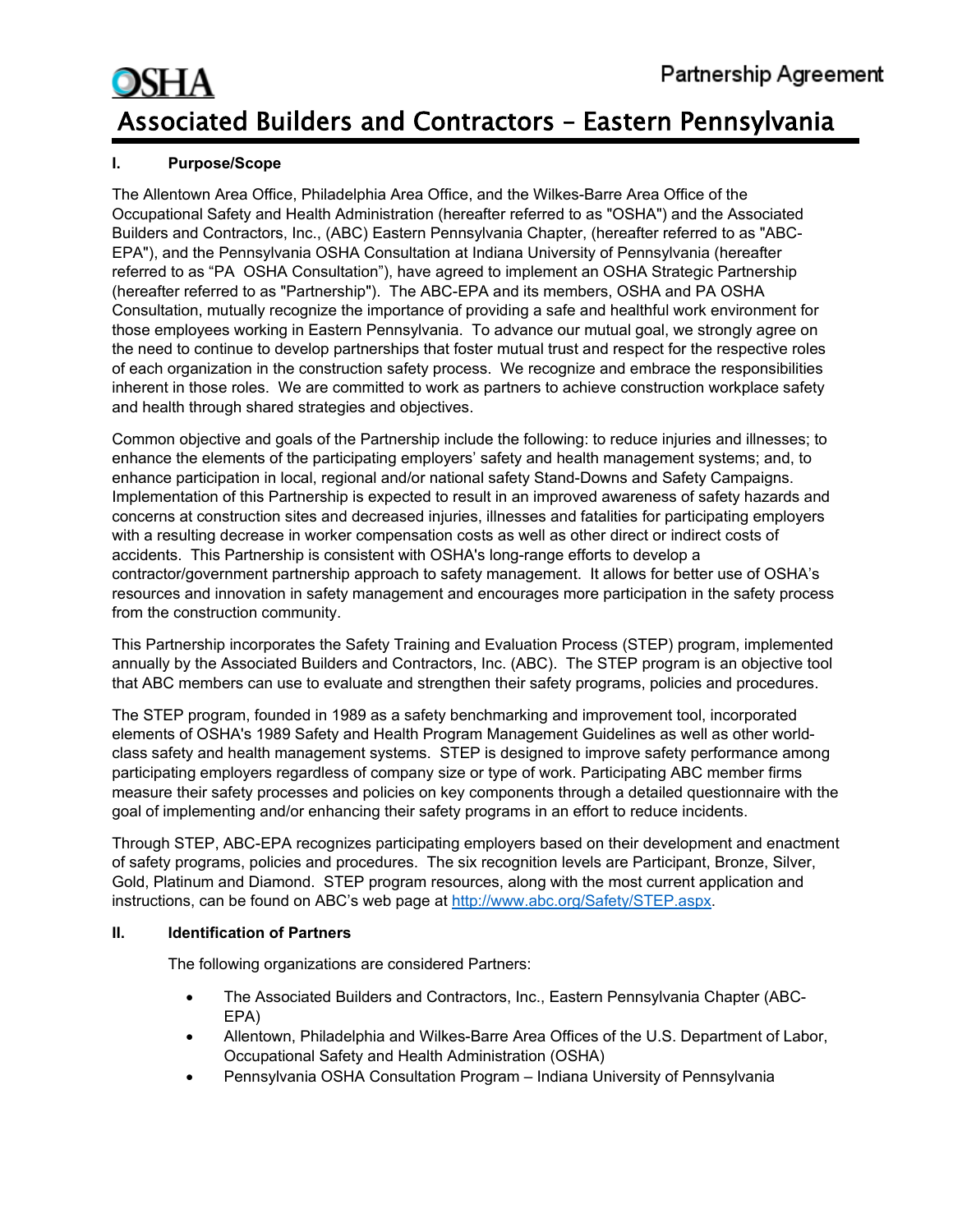#### **III. Partnership Goals, Strategies, Measures**

The primary objective of this Partnership is to create a working relationship that focuses on preventing work-related injuries and fatalities, controlling or eliminating serious workplace hazards, and establishing a foundation for the development and/or enhancement of an effective safety and health program.

The Partnership goals employed to achieve these results will include the following:

| Goal                                                                                                                                                                                                                                                                                                                                                                                                                                                                                              | <b>Strategy</b>                                                                                                                                                                                                                                                                                                                                                                                            | <b>Measures/Products</b>                                                                                                                                                                                                                                                                                                                                                                                                         |
|---------------------------------------------------------------------------------------------------------------------------------------------------------------------------------------------------------------------------------------------------------------------------------------------------------------------------------------------------------------------------------------------------------------------------------------------------------------------------------------------------|------------------------------------------------------------------------------------------------------------------------------------------------------------------------------------------------------------------------------------------------------------------------------------------------------------------------------------------------------------------------------------------------------------|----------------------------------------------------------------------------------------------------------------------------------------------------------------------------------------------------------------------------------------------------------------------------------------------------------------------------------------------------------------------------------------------------------------------------------|
| 1. Reduce the Total Case Incident<br>Rate (TCIR) and the Days Away<br>Restricted or Transfer (DART) rate<br>affecting each participating<br>employer, with an emphasis on<br>reducing injuries and illnesses<br>resulting from falls, struck-by and<br>caught-in/between, and<br>electrocution hazards (OSHA's<br>four focused construction<br>hazards).<br>Baseline data for this partnership<br>will be the average of the last<br>three (3) years of the previous<br>ABC-EPA partnership data. | a. Review the OSHA 300 data of<br>each of the participating<br>employers and calculate each<br>participating employers Total Case<br>Incident Rate (TCIR) and Days<br>Away From Work, Restricted, or<br>Job Transferred (DART) rates.<br>b. Collect and review each<br>participating employers' injury data<br>with respect to OSHA's focus four<br>initiative.                                            | a. This goal will be measured by<br>the collection and assessment of<br>the participating employers' injury<br>and illness data, and the number<br>of employers that reduce their<br>TCIR and DART rates below the<br>baseline for this agreement.<br>b. This goal will be measured by<br>the collection and assessment of<br>participating employers focus four<br>data (Appendix "B")                                          |
| 2. Increase the STEP scores (from<br>year to year) for each participating<br>employer.                                                                                                                                                                                                                                                                                                                                                                                                            | a. Mentor (through and with the<br>Chapter's Safety Committee) each<br>participating employers STEP<br>score in an effort to enhance<br>and/or maintain effective safety<br>and health programs and assist<br>these participants to move to the<br>next STEP level of the program.                                                                                                                         | Methods to evaluate the<br>performance in this area will be<br>through the collection and<br>assessment of STEP applications<br>to determine if STEP scores<br>changed from one STEP<br>application year to the next.<br>Additionally, the assessment will<br>include the level of achievement<br>(Participant, Bronze, Silver, Gold,<br>Platinum and Diamond) from one<br>STEP application year to the next.                    |
| 3. Develop a working relationship<br>with to maintain a continuing<br>dialogue that supports various<br>OSHA safety and health<br>campaigns and initiatives.                                                                                                                                                                                                                                                                                                                                      | ABC-EPA and all participating<br>employers will participate in and/or<br>support safety and health<br>campaigns, as relevant:<br><b>OSHA's Focus Four</b><br>а.<br>Campaign<br>National Stand-Down to<br>b.<br>prevent falls in<br>construction<br><b>NUCA Trench Safety</b><br>C.<br>Stand-Down<br>NIOSH/OSHA Heat<br>d.<br><b>Stress Prevention</b><br>campaign<br>OSHA's Safe + Sound<br>e.<br>campaign | This goal will be measured by<br>obtaining information from<br>participating employers who<br>participated in or hosted events<br>relative to:<br><b>OSHA's Focus Four</b><br>а.<br>Campaign<br>National Stand-Down to<br>b.<br>prevent falls in<br>construction<br><b>NUCA Trench Safety</b><br>C.<br>Stand-Down<br>NIOSH/OSHA Heat<br>d.<br><b>Stress Prevention</b><br>campaign<br>OSHA's Safe + Sound<br>$e_{-}$<br>campaign |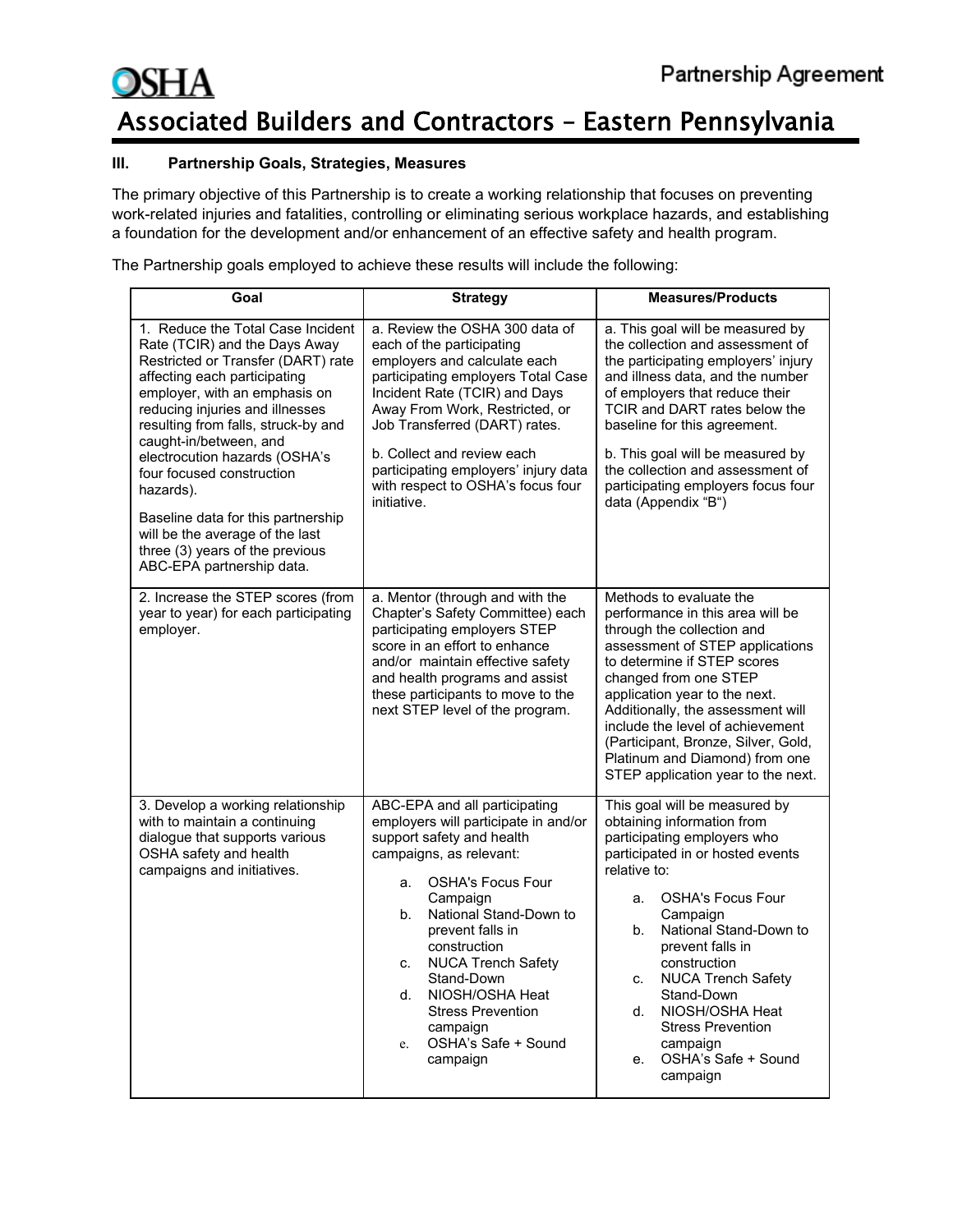#### **IV. OSHA Non-enforcement verification and enforcement efforts**

#### A. **OSHA Non-enforcement Verification**

In order to assist in measuring the success of this Partnership, a non-enforcement verification consisting of a review of the program elements and site visit, will be conducted after the signing of this agreement.

Annually, OSHA Compliance Assistance Specialist(s) (CAS) will conduct onsite non-enforcement verification(s) of 10% of the employers participating in this Partnership. OSHA will evaluate the employer's progress toward meeting the goals of this Partnership, and implementation of its safety and health management system. The CAS will observe the site to see if the participating employer is adequately protecting its employees, with emphasis in the top four causes of construction injuries: falls, struck-by and caught-in/between, and electrocution hazards (OSHA's Focus Four construction hazards). If during the onsite non-enforcement verification audit, the CAS identifies serious hazards that the participant refuses to correct, the CAS will make a referral for an onsite enforcement inspection.

Annually, all participating employers will be placed in a pool for random selection. If a selected employer had received an OSHA onsite non-enforcement verification audit in the preceding year, the employer's name will be withdrawn and a new employer will be selected. No participating employer will be selected for an OSHA verification audit in two consecutive years. The annual report will serve as a means of tracking which participating employers will be ineligible for a nonenforcement verification audit, because they received one the previous year.

#### B. **OSHA Inspections and/or Investigations**

OSHA will continue to conduct investigations and inspections in any event or circumstance that may warrant the opening of an OSHA inspection, pursuant to the policy set forth in the Field Operations Manual (FOM). These may include but are not limited to programmed inspections, local or national emphasis programs, formal complaints, referrals, fatalities, catastrophes, or other accidents or significant events. These inspections will be conducted outside of this Partnership in accordance with established OSHA enforcement policy. Violations documented during such inspections may result in the issuance of citations and penalties. OSHA reserves the right to issue citations and penalties for violations including but not limited to regulatory violations for which mandatory penalties are established.

#### **V. Statement of Agreement**

OSHA agrees to:

- 1. Work cooperatively with ABC-EPA to provide safety and health information, technical assistance, and training to participants, in order to facilitate improvements in safety and health management systems.
- 2. Work with ABC-EPA to recommend program improvements to individual participating STEP applicants (Participant, Bronze, Silver, Gold, Platinum and Diamond).
- 3. Conduct unannounced onsite non-enforcement verification evaluations/audits of 10% of the employers participating in this Partnership and send summary notifications upon completion of the evaluation/audit.
- 4. Ensure that the affected OSHA Area Office staff members are familiar with requirements and objectives of this Partnership.
- 5. Participate in ABC-EPA conferences, monthly safety committee meetings and/or other professional functions, as time and resources permit.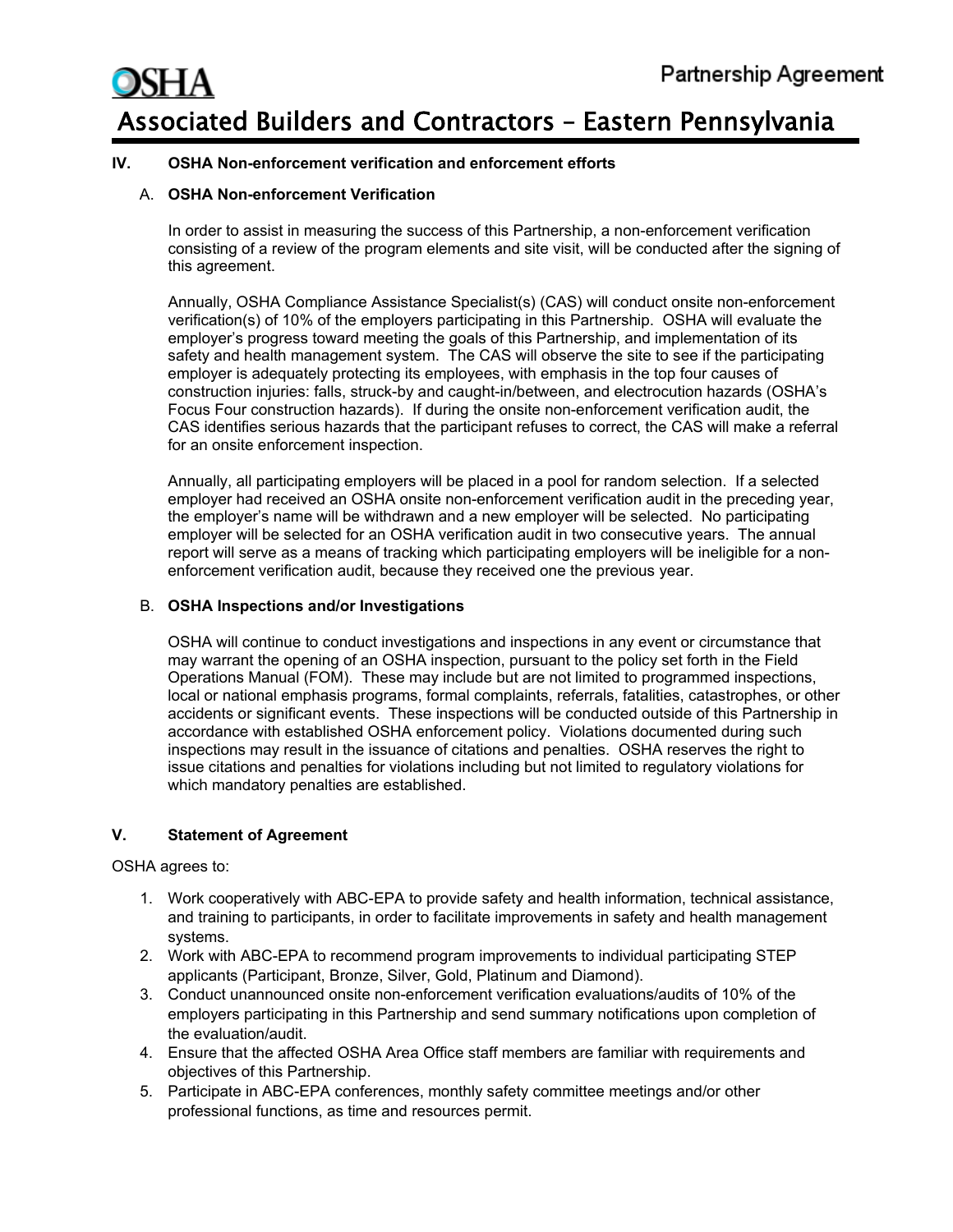- 6. Recognize participating employers on OSHA's public website.
- 7. Post best practices in construction safety on OSHA's public website, especially as they relate to any of OSHA's Focus Four construction hazards. This information will be provided through the annual report, when such best practices are identified.
- 8. Through collection and review of meeting attendance documents, contact any participating employer that has missed two consecutive Mentoring Events (expected to have four per STEP year) and/or three consecutive safety committee meetings (ABC typically holds monthly meetings) as defined by this Partnership and remind participating employer of "Agreement of Participation" (Appendix A).
- 9. Designate an OSHA Compliance Assistance Specialist (Allentown Area Office) to serve as a resource and liaison for the Partnership.
- 10. Provide timely responses to requests for information and clarification of OSHA standards, as resources permit.
- 11. Provide information on OSHA resources, including but not limited to training resources, toolbox talks, enforcement guidance and standards development.

#### ABC-EPA agrees to:

- 1. Distribute and collect STEP applications to ABC-EPA members.
- 2. Distribute information regarding this Partnership, including information on how to participate (Appendix A), and the annual Focus Four Injury and Training Data Collection form (Appendix B).
- 3. Inform OSHA of those employers participating in the Partnership, along with their level of recognition (Participant, Bronze, Silver, Gold, Platinum or Diamond).
- 4. Provide OSHA with a copy of the sign-in sheets and minutes for all Mentoring Events and Chapter Safety Committee meetings.
- 5. Share baseline and ongoing injury and illness measurement data with OSHA.
- 6. Meet with OSHA quarterly to discuss mutual Partnership commitments, mentoring issues with implementation and best practices in construction safety.
- 7. Share and, when possible, post best practices in construction safety on ABC websites, especially as they relate to the Focus Four construction hazards and improving STEP award levels.
- 8. Forward to all participating employers any safety and health information (i.e., toolbox safety information) especially on the Focus Four construction hazards (which are: Falls; Caught-In or Between; Struck-By and Electrocutions) that OSHA may forward to ABC-EPA.
- 9. Host monthly Safety Committee meetings at any one of the three locations (Main Chapter Office – East Norriton, Apprentice Training Center – Harleysville or the Lehigh Valley Office & Apprentice/Craft Training Center – Allentown).
- 10. Encourage and promote the use of the Pennsylvania On-Site Consultation Program Indiana University of Pennsylvania [\(www.iup.edu/pa-oshaconsultation\)](https://gcc01.safelinks.protection.outlook.com/?url=http%3A%2F%2Fwww.iup.edu%2Fpa-oshaconsultation&data=02%7C01%7CShimandle.Scott%40dol.gov%7C858434bd7aba497d039208d7b0a002dd%7C75a6305472044e0c9126adab971d4aca%7C0%7C1%7C637172073759261757&sdata=86jutA%2FBMj1yFsTUQtflwpAfq3T1YhvKeNTJLsVC43w%3D&reserved=0), including sharing provided brochures, to small and medium sized contractors that operate at the site. Consultation is a free, confidential service that can assist small employers with hazard identification and control, and implementation of effective safety and health management systems. More information on this free confidential, voluntary service is available at

<https://www.osha.gov/dcsp/smallbusiness/consult.html>

Pennsylvania OSHA Consultation agrees to:

1. As resources permit, meet with ABC-EPA and OSHA at the monthly meetings to review Partnership issues, examine topics related to injury and illness rates and the Focus Four injury and illness experiences of ABC-EPA Partners.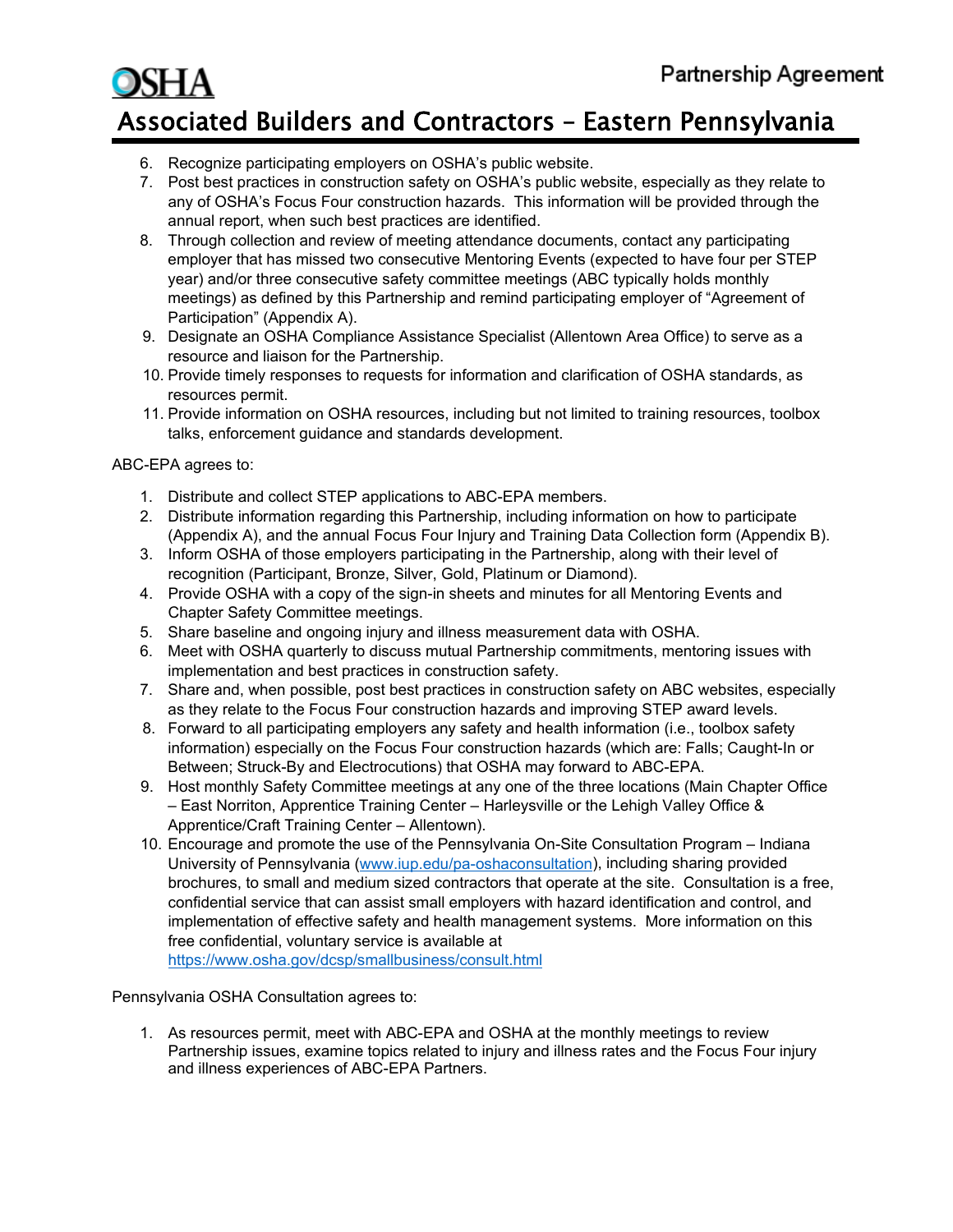- 2. As resources permit, and in cooperation and conjunction with OSHA, assist in conducting the non-enforcement verification visits, as detailed in Section IV.A. (OSHA Non-enforcement Verification) above.
- 3. Pennsylvania OSHA Consultation will strive to ensure that participating employers who request services from the OSHA funded free consultation program, will receive priority service. This service is part of the PA OSHA Consultation program, which can be reached at 1-800-382-1241.

Participating Employers agree to:

- 1. Complete and submit the Safety Training and Evaluation Process (STEP) Program Application annually.
- 2. Complete, sign and submit to ABC-EPA the Agreement of Participation (Appendix A).
- 3. Complete and submit the Focus Four Injury and Training Data Collection form (Appendix B) annually.
- 4. Cooperate in the development and continuous improvement of safety training programs for their employees.
- 5. Ensure that safety policies and practices are effective and consistent.
- 6. During Chapter Safety Committee meetings, aid in the review of members' injury and illness experience, including TCIR and DART rates, focused four construction hazards, and STEP components with the Partnership Steering Committee and other participating employers.
- 7. Attend half of all scheduled Mentoring events and half of all scheduled Chapter Safety Committee meetings.
- 8. If selected, participate in the onsite non-enforcement verification evaluation (audit), by first providing multiple active sites to OSHA for selection (only one will be selected) and then permitting OSHA (and Pennsylvania OSHA Consultation, if available) access to the jobsite to conduct the evaluation with representation of the selected partner. Participating employers also agree to provide the opportunity for worker(s) to participate in the site evaluation.
- 9. Participating employers may withdraw from the Partnership at any time after submitting written notification of intent to ABC-EPA and to the Allentown OSHA Area Office.
- 10. Participating employers will be removed from this Partnership if they fail to meet these minimum requirements. OSHA will take action only after notification of the Partnership Steering Committee.

Note: No participating employer will be selected for an onsite non-enforcement verification in two consecutive years. If selected, another participating employer will be randomly selected for participation.

#### **VI. Employee and Employer Rights – Employee Involvement**

This Partnership does not preclude employees and/or employers from exercising any right provided under the OSH Act, nor does it abrogate any responsibility to comply with rules and regulations adopted pursuant to the OSH Act.

#### **VII. Safety and Health Management Systems**

One of the main goals of this Partnership is to implement an effective Safety and Health Management System. This goal will be achieved through review, analysis, discussions and mentoring on ABC's STEP program.

STEP is ABC's safety management system, created in 1989 to gather data related to member safety performance and to evaluate the effectiveness of safety programs based on key components of safety programs of world-class safety programs. These components will be the focus of Mentoring Events and Safety Committee meetings throughout the term of this Partnership.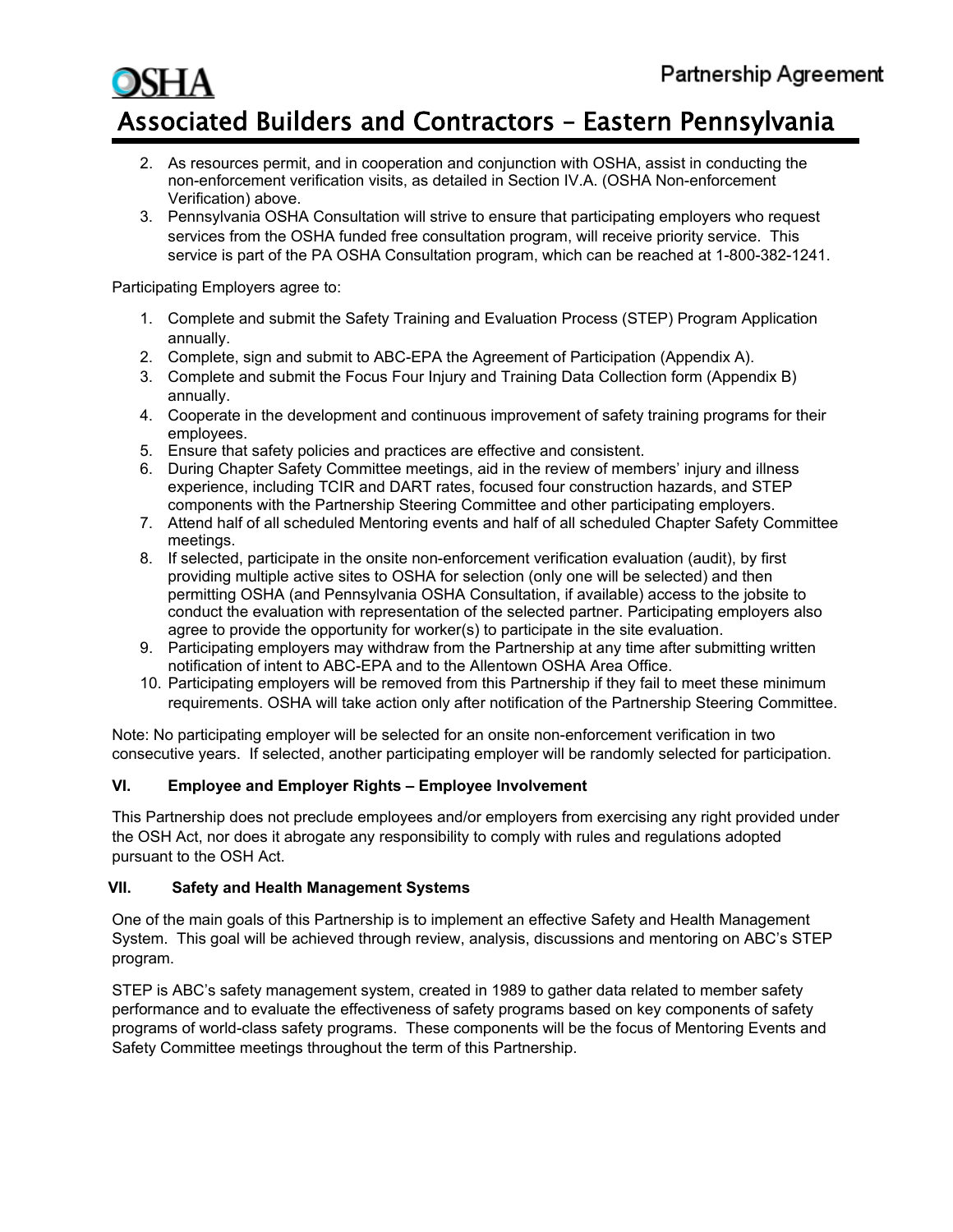#### **VIII. Annual Evaluation**

The Partnership Steering Committee will jointly prepare an annual evaluation of the Partnership (Appendix C). The evaluation will review the success of the Partnership, lessons learned, challenges and changes that may need to be made to meet the goals of the Partnership. The annual evaluation will be submitted to OSHA's Philadelphia Regional Office no later than 30 days after the signing anniversary date each year.

#### **IX. Term of Partnership**

This agreement will terminate five (5) years from the date the Partnership is signed. If either OSHA or ABC-EPA wishes to withdraw their participation prior to the established termination date, the Partnership will terminate upon receiving a written notice of the intent to withdraw from either signatory.

Participating employers may withdraw from this Partnership at any time upon submission and receipt of a written notice of intent to withdraw. Submission of withdrawal must be sent to the ABC-EPA Chapter and the Allentown Area Office.

#### **X. Paperwork Reduction Act**

OSHA Strategic Partnerships are part of OSHA's available voluntary cooperative programs. As per the Paperwork Reduction Act of 1995 (PRA OMB CONTROL NO. 1218-0244, expires July 31 2022), the public reporting burden for this Partnership's collection of information is estimated at 11 hours per participant, per year. If you have any comments regarding this collection of information, including suggestions for reducing the burden or revising the burden estimate, please direct them to:

Occupational Safety and Health Administration Attention: Director, Office of Partnerships and Recognition Directorate of Cooperative and State Programs 200 Constitution Avenue, NW - Room N3700 Washington, DC 20210

#### **XI Primary Partnership Contacts:**

ABC-EPA Chapter: To Be Determined, 430 West Germantown Pike, East Norriton, Pa 19403, (610) 279-6666, [email address]

OSHA - Allentown: Scott G. Shimandle, Compliance Assistance Specialist, Stabler Corporate Center, 3477 Corporate Parkway, Suite 120, Center Valley, Pa 18034, (267) 429-7542, [shimandle.scott@dol.gov](mailto:shimandle.scott@dol.gov)

OSHA - Philadelphia: James Harrity, Compliance Assistance Specialist, 100 Penn Square East, Wanamaker Building, Suite 1240, Philadelphia, Pa 19107, (215) 597-4955, [harrity.james@dol.gov](mailto:harrity.james@dol.gov)

OSHA - Wilkes-Barre: TBD, The Stegmaier Building, Suite 140, 7 North Wilkes-Barre Boulevard, Wilkes-Barre, Pa 18702, (570) 826-6538,

PA/OSHA Consultation Program at Indiana University of PA: Annette T. Olesen, CIH, CET, Safety and Health Consultant, (610) 585-5544, [aolesen@iup.edu](mailto:aolesen@iup.edu)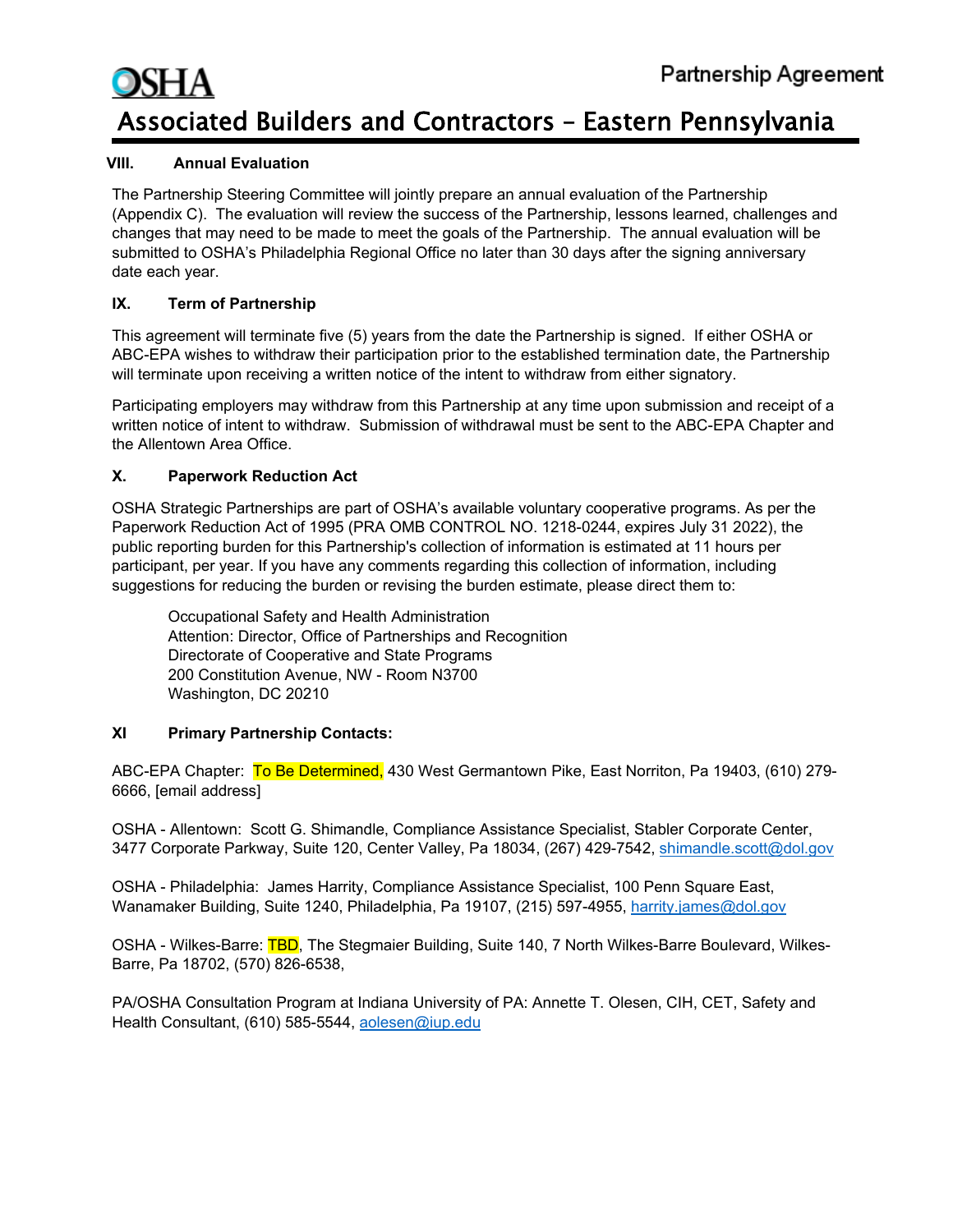#### **XII. Signatures**

All undersigned Signatories mutually agree to the terms and conditions of this document and commencement of this Partnership on this day of  $\qquad \qquad$ , 2020.

\_\_\_\_\_\_\_\_\_\_\_\_\_\_\_\_\_\_\_\_\_\_\_\_\_\_\_\_\_ \_\_\_\_\_\_\_\_\_\_\_\_\_\_\_\_\_\_\_\_\_\_\_\_\_\_\_\_\_

\_\_\_\_\_\_\_\_\_\_\_\_\_\_\_\_\_\_\_\_\_\_\_\_\_\_\_\_\_ \_\_\_\_\_\_\_\_\_\_\_\_\_\_\_\_\_\_\_\_\_\_\_\_\_\_\_\_\_

\_\_\_\_\_\_\_\_\_\_\_\_\_\_\_\_\_\_\_\_\_\_\_\_\_\_\_\_\_ \_\_\_\_\_\_\_\_\_\_\_\_\_\_\_\_\_\_\_\_\_\_\_\_\_\_\_\_\_

**Jean G. Kulp, CIH Joe Perpiglia** Area Director President & CEO

USDOL/OSHA Associated Builders and Contractors, Inc. Allentown Area Office **Eastern Pennsylvania Chapter** Eastern Pennsylvania Chapter

 $\overline{\phantom{a}}$  , and the contribution of the contribution of the contribution of the contribution of the contribution of the contribution of the contribution of the contribution of the contribution of the contribution of the **Theresa Downs Mark Stelmack** Area Director Area Director USDOL/OSHA

Philadelphia Area Office New York Controller Wilkes-Barre Area Office

**John M. Mulroy, PhD, CSP Hilliary E. Creely, JD, PhD** Director Associate Dean for Research

PA OSHA Consultation Program Indiana University of Pennsylvania School of Graduate Studies and Research

**In Support of:**

#### **Zac Bonomo Nick DeAlba**

Worth & Company, Inc. **Allan Myers** Allan Myers Safety Committee Co-Chair **Safety Committee Co-Chair** Safety Committee Co-Chair Eastern Pennsylvania Chapter **Eastern Pennsylvania Chapter** Eastern Pennsylvania Chapter

Associated Builders and Contractors, Inc. Associated Builders and Contractors, Inc.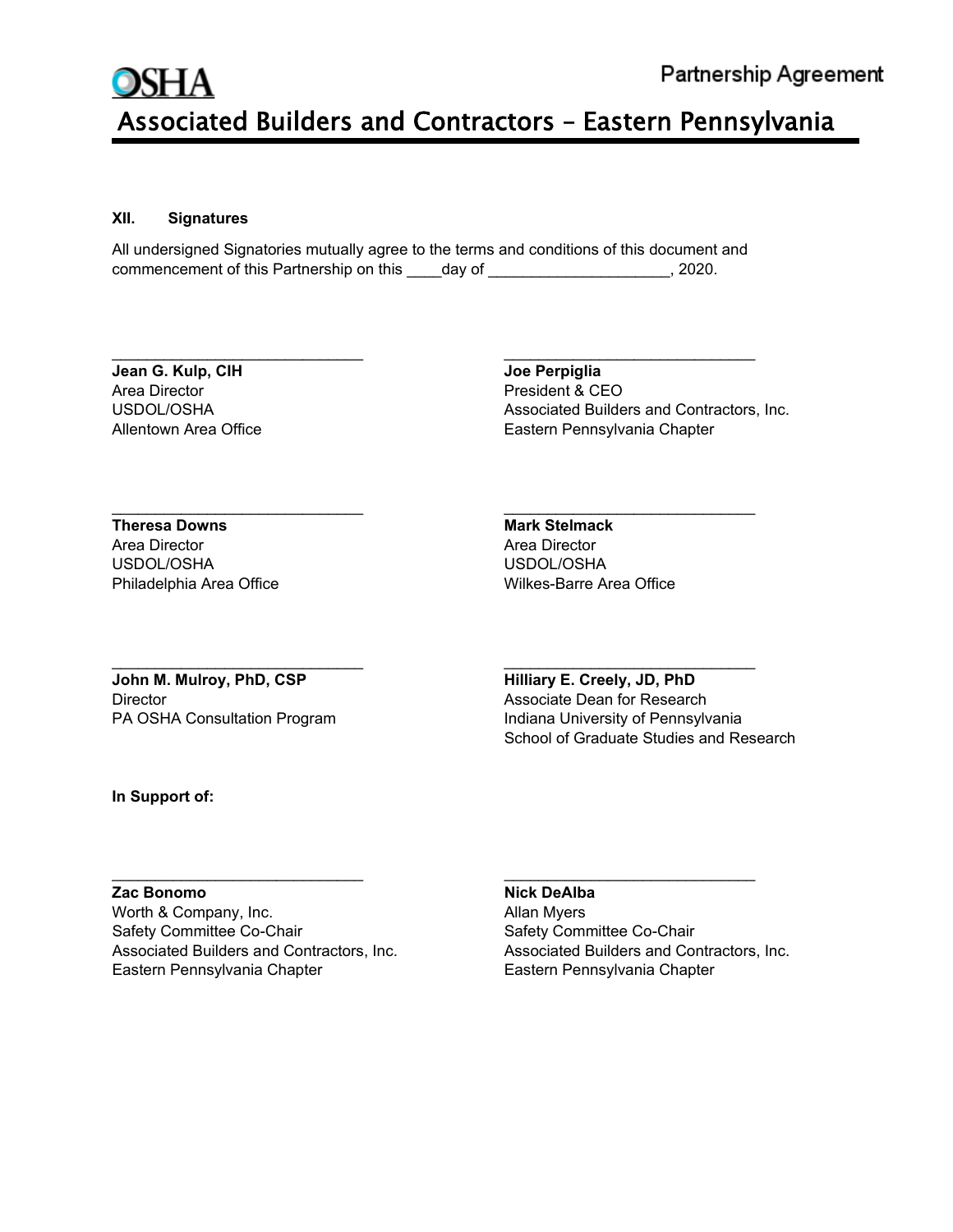#### **APPENDIX A**

#### **AGREEMENT OF PARTICIPATION**

The United States Department of Labor, Occupational Safety and Health Administration (OSHA), Pennsylvania OSHA Consultation Program at Indiana University of PA (PA OSHA Consultation) and the Associated Builders and Contractors, Inc., Eastern Pennsylvania Chapter (ABC-EPA) each recognize the importance of providing a safe and healthful work environment for Pennsylvania's workforce. To advance our goal, we strongly agree on the need to develop a working relationship that fosters trust and respect for each organization's respective role in the safety process. We recognize and embrace the responsibilities inherent in those roles. We are committed to work as partners to achieve workplace safety.

The undersigned employer and ABC-EPA mutually recognize the importance of providing a safe and healthful work environment for their employees. To advance our goals, the member agrees with the criteria of the Partnership between OSHA's Allentown, Philadelphia and Wilkes-Barre Area Offices, PA OSHA Consultation and ABC-EPA.

The undersigned employer has read this Partnership agreement in its entirety. In signing this agreement, undersigned agrees to all the conditions and terms of the Partnership, and also agrees to the following:

- 1. Complete and submit timely STEP applications on an annual basis.
- 2. Annually complete and submit the Focus Four Injury and Training Data Collection form (Appendix B) of this agreement.
- 3. Cooperate in the development and continuous improvement of safety training programs for their employees.
- 4. Ensure that safety policies and practices are effective and consistent.
- 5. During Chapter Safety Committee meetings, aid in the review of members' injury and illness experience, including TCIR and DART rates, focused four construction hazards, and STEP components with the Partnership Steering Committee and other participating employers.
- 6. Attend half of all scheduled Mentoring events and half of all scheduled Chapter Safety Committee meetings.
- 7. If selected for an onsite non-enforcement verification audit, will provide the opportunity for worker(s) to participate in the site evaluation.
- 8. Either party to the partnership may withdraw from the agreement at any time after submitting written notification of intent to the other partner.
- 9. Participating employers may withdraw from the Partnership at any time after submitting written notification of intent to ABC-EPA and to the Allentown OSHA Area Office.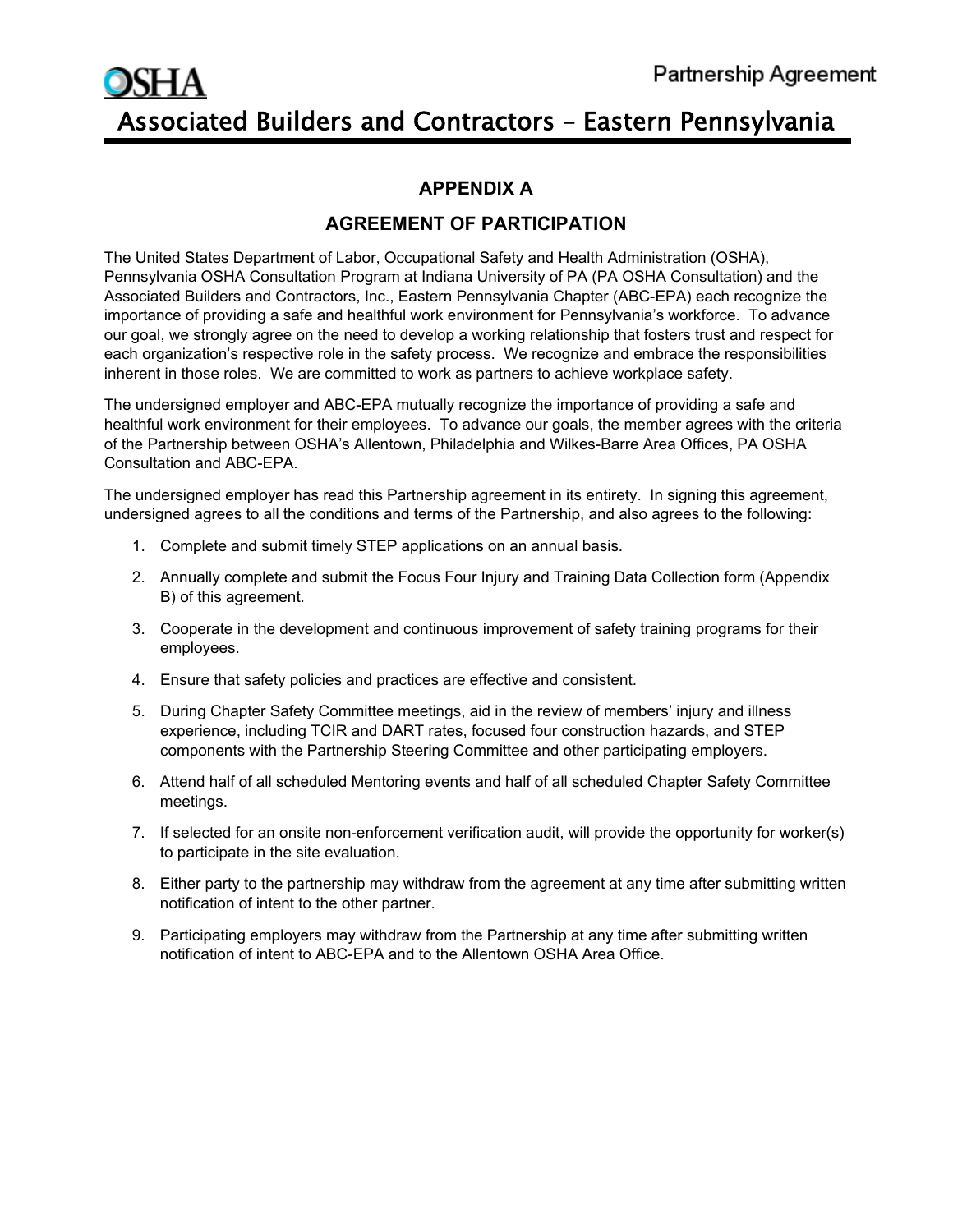

#### **INFORMATION AND SIGNATURE PAGE**

#### **FOR**

#### **PARTICIPATION AGREEMENT**

| <b>Employer Information:</b>                       |  |
|----------------------------------------------------|--|
|                                                    |  |
|                                                    |  |
|                                                    |  |
|                                                    |  |
|                                                    |  |
|                                                    |  |
| <b>Primary Safety Contact:</b>                     |  |
|                                                    |  |
|                                                    |  |
| Other Safety Contact (if applicable)               |  |
|                                                    |  |
|                                                    |  |
| Employer Representative (if different then above): |  |
|                                                    |  |
|                                                    |  |
| Signature:                                         |  |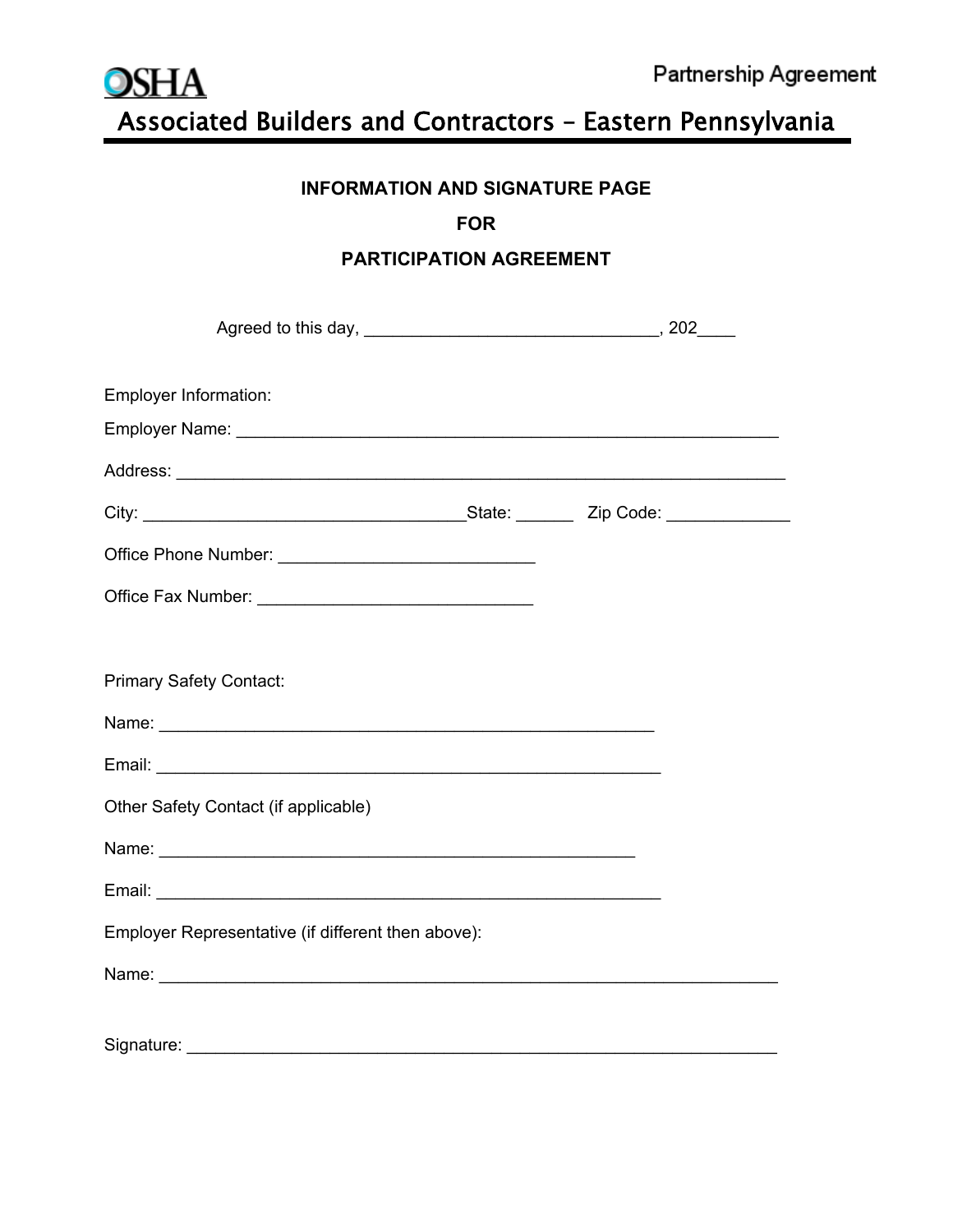

#### **APPENDIX B**

#### **ABC-EPA / OSHA Partnership**

### **Focus Four Injury and Training Data Collection**

|                                                                                   | Please list the number of OSHA 300 recordable injuries for Calendar Year 202____ in each category |
|-----------------------------------------------------------------------------------|---------------------------------------------------------------------------------------------------|
| (NOTE: if none - please indicate "0"):                                            |                                                                                                   |
| Falls: $\_\_$                                                                     | Caught-in: __________                                                                             |
| Struck-by:                                                                        | Electrical: _________                                                                             |
|                                                                                   |                                                                                                   |
| Safety/Health Training (classroom, computer and/or toolbox topics) Information    |                                                                                                   |
| for Calendar Year 202_____:                                                       |                                                                                                   |
|                                                                                   |                                                                                                   |
| Approx. Employee Safety Training Hours: ______________                            |                                                                                                   |
|                                                                                   |                                                                                                   |
| Approx. Supervisor/Manager Safety Training Hours: _______________________________ |                                                                                                   |
| Topics of Training:                                                               |                                                                                                   |
|                                                                                   |                                                                                                   |
|                                                                                   |                                                                                                   |
|                                                                                   |                                                                                                   |
|                                                                                   |                                                                                                   |
|                                                                                   |                                                                                                   |
| Person Reporting Information/Data:                                                |                                                                                                   |
|                                                                                   |                                                                                                   |
| Please email or fax this information to:                                          |                                                                                                   |
| OSHA - Shimandle.scott@dol.gov, fax (267) 429-7567, Attn: Scott G. Shimandle      |                                                                                                   |
| ABC-EPA Chapter - To Be Determine (610) 279-7052, Attn: To Be Determined          |                                                                                                   |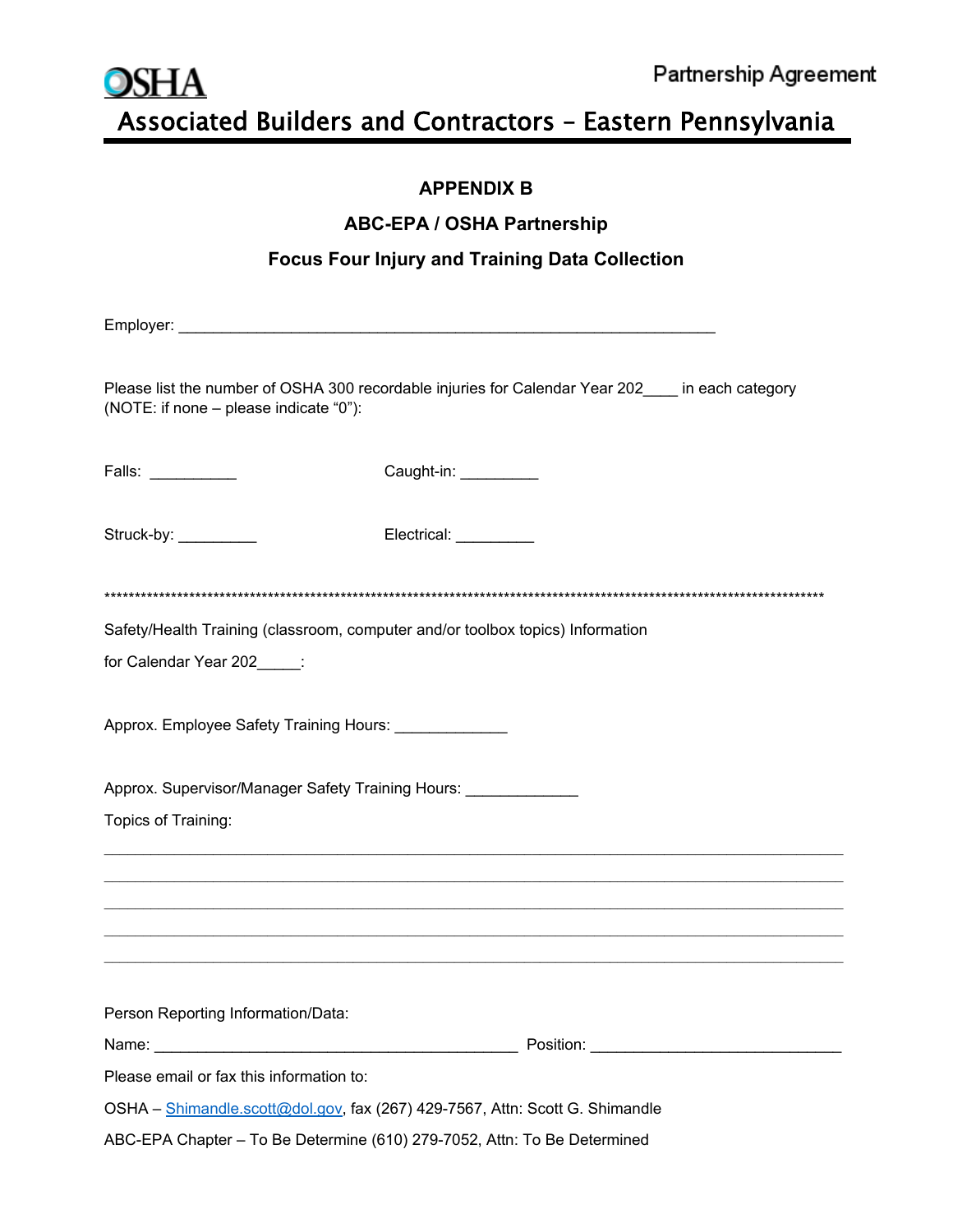

### **Appendix C**

#### **OSHA STRATEGIC PARTNERSHIP PROGRAM**

#### **ANNUAL EVALUATION REPORT**

Partnership Name

Purpose of Partnership

| <b>Goals of Partnership</b> |                 |                |  |  |
|-----------------------------|-----------------|----------------|--|--|
| Goal                        | <b>Strategy</b> | <b>Measure</b> |  |  |
|                             |                 |                |  |  |
|                             |                 |                |  |  |
|                             |                 |                |  |  |
|                             |                 |                |  |  |
|                             |                 |                |  |  |
|                             |                 |                |  |  |
|                             |                 |                |  |  |
|                             |                 |                |  |  |
| <b>Anticipated Outcomes</b> |                 |                |  |  |
|                             |                 |                |  |  |
|                             |                 |                |  |  |
|                             |                 |                |  |  |

| <b>Strategic Management Plan Target Areas (check one)</b>          |   |                                |  |
|--------------------------------------------------------------------|---|--------------------------------|--|
| Construction                                                       | х | Amputations in Manufacturing   |  |
| Non-Construction                                                   |   |                                |  |
| Strategic Management Plan Areas of Emphasis (check all applicable) |   |                                |  |
| Amputations in Construction                                        |   | Oil and Gas Field Services     |  |
| <b>Blast Furnaces and Basic Steel</b>                              |   |                                |  |
| <b>Products</b>                                                    |   | Preserve Fruits and Vegetables |  |
| <b>Blood Lead Levels</b>                                           |   | Public Warehousing & Storage   |  |
| Concrete, Gypsum & Plaster Products                                |   | Ship/Boat Building and Repair  |  |
| Ergo/Musculoskeletal                                               |   | Silica-Related Disease         |  |
| Landscaping/Horticultural Services                                 |   |                                |  |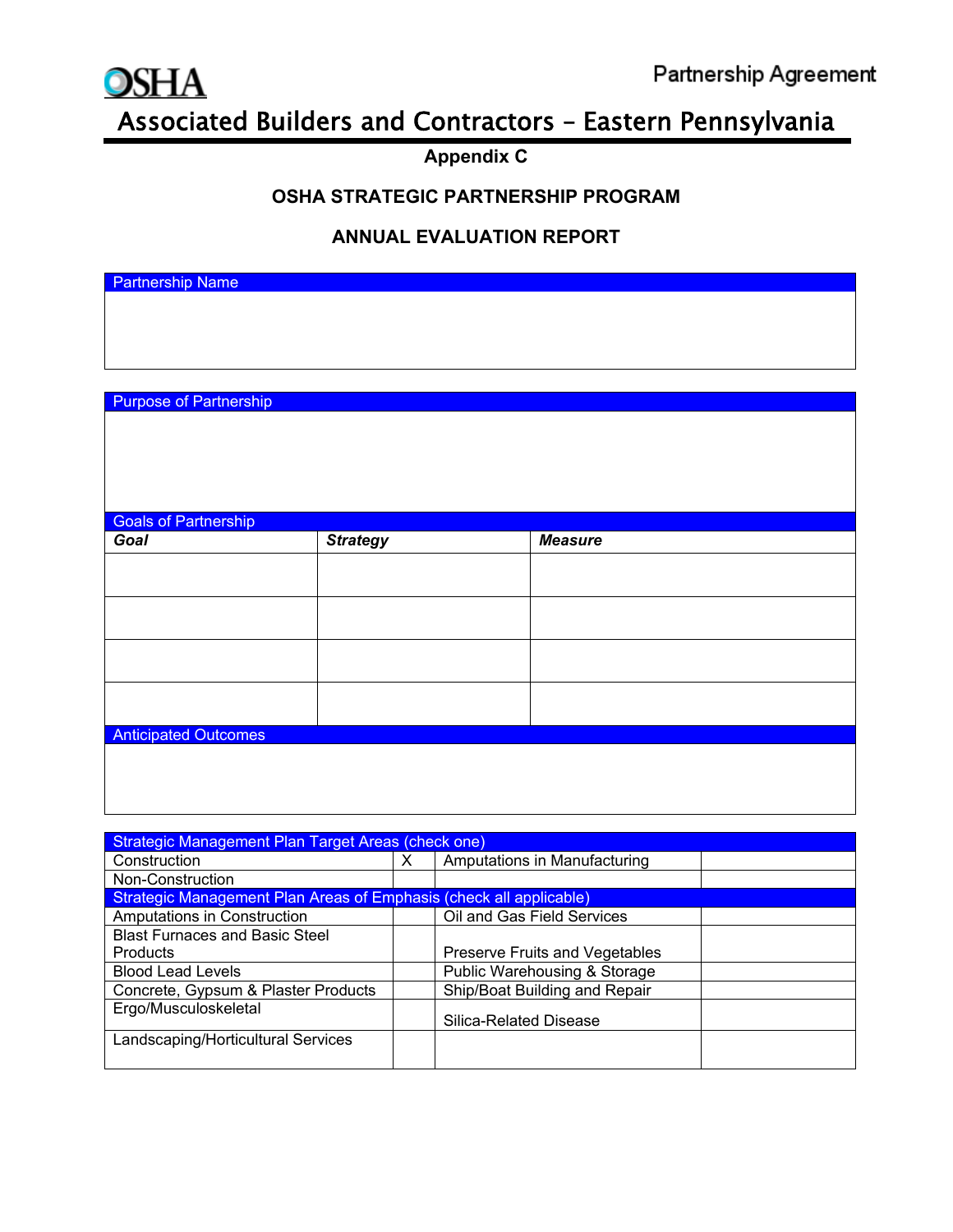

| <b>General Partnership Information</b><br><b>Section 1</b>                |                    |            |              |  |
|---------------------------------------------------------------------------|--------------------|------------|--------------|--|
| <b>Date of Evaluation Report</b>                                          |                    |            |              |  |
| <b>Evaluation Period</b>                                                  |                    |            |              |  |
| <b>Start Date</b>                                                         | <b>End Date</b>    |            |              |  |
|                                                                           |                    |            |              |  |
| <b>Evaluation Contact Person</b>                                          |                    |            |              |  |
| <b>Originating Office</b>                                                 |                    |            |              |  |
|                                                                           |                    |            |              |  |
| <b>Partnership Coverage</b>                                               |                    |            |              |  |
| # Active Employers                                                        | # Active Employees |            |              |  |
|                                                                           |                    |            |              |  |
| Industry Coverage (note range or specific SIC and NAICS for each partner) |                    |            |              |  |
| Partner                                                                   |                    | <b>SIC</b> | <b>NAICS</b> |  |
|                                                                           |                    |            |              |  |
|                                                                           |                    |            |              |  |
|                                                                           |                    |            |              |  |
|                                                                           |                    |            |              |  |



| Note whether an activity was required by the OSP and whether it was performed |          |           |  |
|-------------------------------------------------------------------------------|----------|-----------|--|
|                                                                               | Required | Performed |  |
| a. Training                                                                   |          |           |  |
| b. Consultation Visits                                                        |          |           |  |
| Safety and Health Management Systems<br>C.                                    |          |           |  |
| Reviewed/Developed                                                            |          |           |  |
| d. Technical Assistance                                                       |          |           |  |
| e. VPP-Focused Activities                                                     |          |           |  |
| <b>OSHA Enforcement Inspections</b>                                           |          |           |  |
| g. Offsite Verifications                                                      |          |           |  |
| h. Onsite Non-Enforcement Interactions                                        |          |           |  |
| <b>Participant Self-Inspections</b>                                           |          |           |  |
| <b>Other Activities</b>                                                       |          |           |  |

| 2a. Training (if performed, provide the following totals)                                              |  |
|--------------------------------------------------------------------------------------------------------|--|
| Training sessions conducted by OSHA staff                                                              |  |
| Training sessions conducted by non-OSHA staff                                                          |  |
| <b>Employees trained</b>                                                                               |  |
| Training hours provided to employees                                                                   |  |
| Supervisors/managers trained                                                                           |  |
| Training hours provided to supervisors/managers                                                        |  |
| Comments/Explanations (briefly describe activities, or explain if activity required but not performed) |  |
|                                                                                                        |  |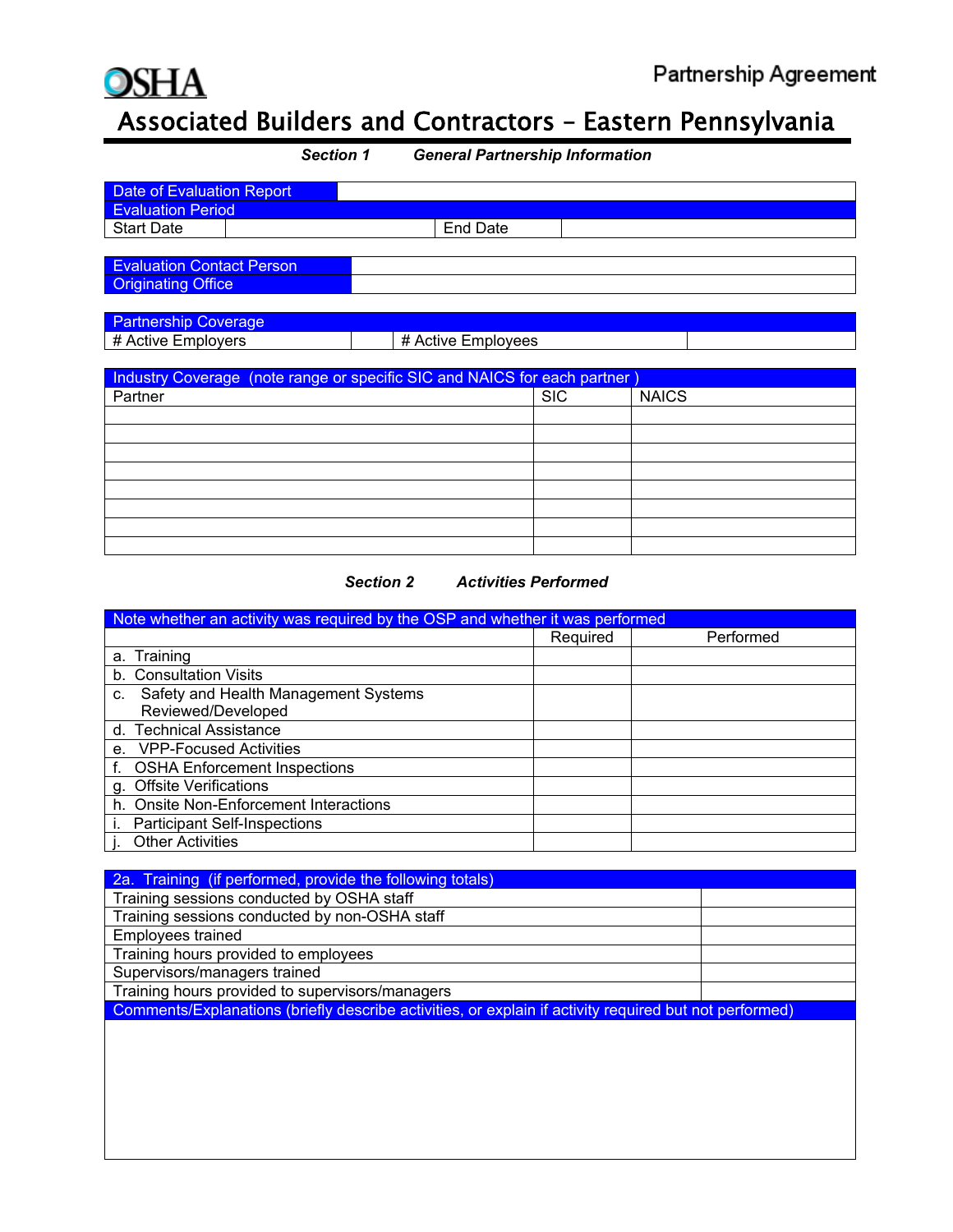## **OSHA**

## Associated Builders and Contractors – Eastern Pennsylvania

| Consultation Visits (if performed, provide the following total)<br>2b.                                 |
|--------------------------------------------------------------------------------------------------------|
| Consultation visits to partner sites                                                                   |
| Comments/Explanations (briefly describe activities, or explain if activity required but not performed) |
|                                                                                                        |
|                                                                                                        |
|                                                                                                        |
|                                                                                                        |
|                                                                                                        |
|                                                                                                        |
|                                                                                                        |
|                                                                                                        |
| Safety and Health Management Systems (if performed, provide the<br>2c.                                 |
| following total)                                                                                       |
| Systems implemented or improved using the 1989 Guidelines as a model                                   |
| Comments/Explanations (briefly describe activities, or explain if activity required but not performed) |
|                                                                                                        |
|                                                                                                        |
|                                                                                                        |
|                                                                                                        |
|                                                                                                        |

| 2d. Technical Assistance (if performed, note type and by whom)                                         |                   |                 |                         |
|--------------------------------------------------------------------------------------------------------|-------------------|-----------------|-------------------------|
|                                                                                                        | Provided by       | Provided        | Provided by Other Party |
|                                                                                                        | <b>OSHA Staff</b> | by              |                         |
|                                                                                                        |                   | <b>Partners</b> |                         |
| Conference/Seminar Participation                                                                       |                   |                 |                         |
| Interpretation/Explanation of Standards or                                                             |                   |                 |                         |
| <b>OSHA Policy</b>                                                                                     |                   |                 |                         |
| <b>Abatement Assistance</b>                                                                            |                   |                 |                         |
| Speeches                                                                                               |                   |                 |                         |
| Other (specify)                                                                                        |                   |                 |                         |
| Comments/Explanations (briefly describe activities, or explain if activity required but not performed) |                   |                 |                         |
|                                                                                                        |                   |                 |                         |
|                                                                                                        |                   |                 |                         |
|                                                                                                        |                   |                 |                         |
|                                                                                                        |                   |                 |                         |
|                                                                                                        |                   |                 |                         |
|                                                                                                        |                   |                 |                         |

| 2e. VPP-Focused Activities (if performed, provide the following totals)                                |  |
|--------------------------------------------------------------------------------------------------------|--|
| Partners/participants actively seeking VPP participation                                               |  |
| Applications submitted                                                                                 |  |
| VPP participants                                                                                       |  |
| Comments/Explanations (briefly describe activities, or explain if activity required but not performed) |  |
|                                                                                                        |  |
|                                                                                                        |  |
|                                                                                                        |  |
|                                                                                                        |  |
|                                                                                                        |  |
|                                                                                                        |  |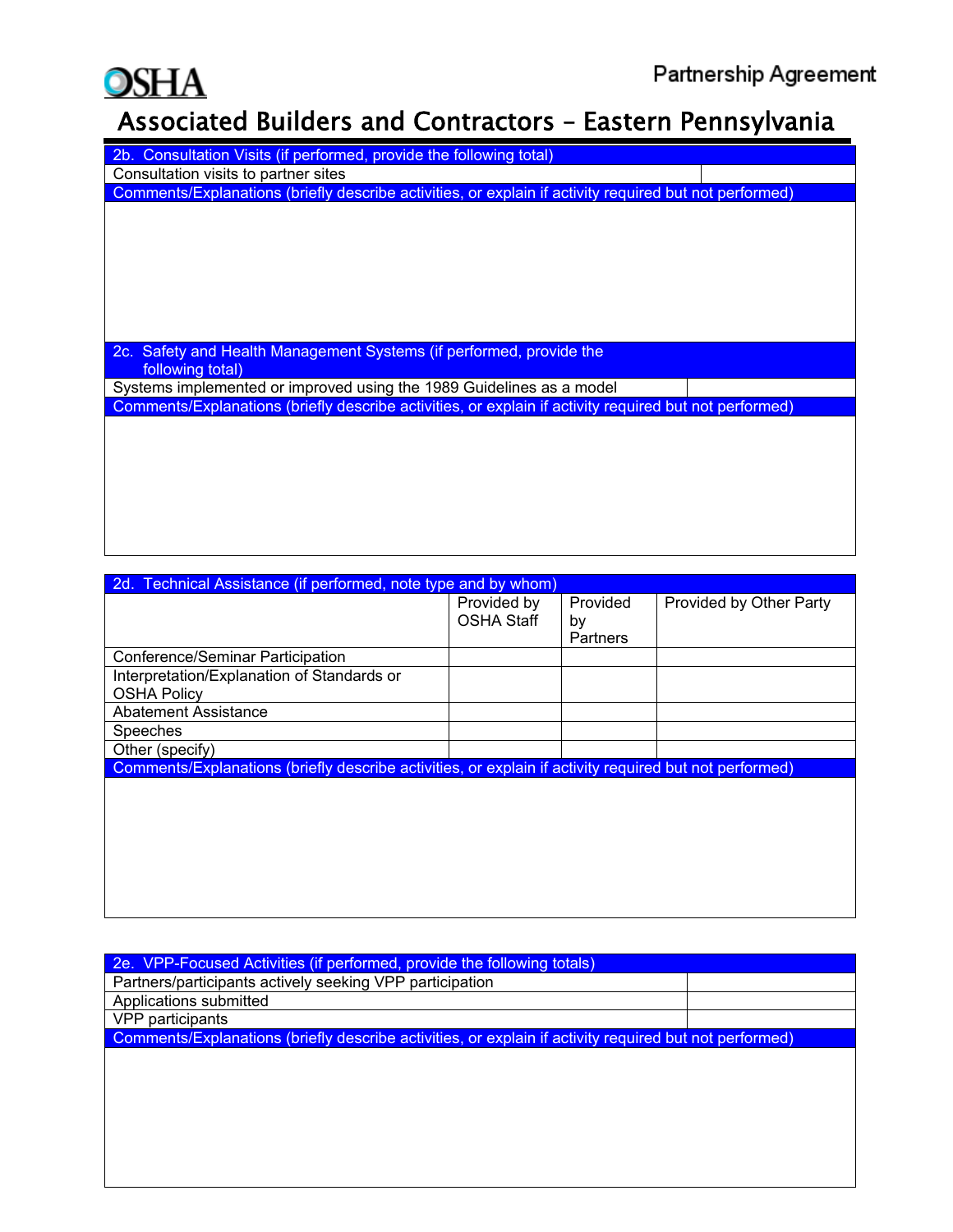# OSHA

## Associated Builders and Contractors – Eastern Pennsylvania

| 2f. OSHA Enforcement Activity (if performed, provide the following totals for                          |  |
|--------------------------------------------------------------------------------------------------------|--|
| any programmed, unprogrammed, and verification-related inspections)                                    |  |
| OSHA enforcement inspections conducted                                                                 |  |
| OSHA enforcement inspections in compliance                                                             |  |
| OSHA enforcement inspections with violations cited                                                     |  |
| Average number of citations classified as Serious, Repeat, and Willful                                 |  |
| Comments/Explanations (briefly describe activities, or explain if activity required but not performed) |  |
|                                                                                                        |  |

2g. Offsite Verification (if performed provide the following total) Offsite verifications performed Comments/Explanations (briefly describe activities, or explain if activity required but not performed)

2h. Onsite Non-Enforcement Verification (if performed provide the following total) Onsite non-enforcement verifications performed Comments/Explanations (briefly describe activities, or explain if activity required but not performed)

2i. Participant Self-Inspections (if performed provide the following totals) Self-inspections performed Hazards and/or violations identified and corrected/abated Comments/Explanations (briefly describe activities, or explain if activity required but not performed)

2j. Other Activities (briefly describe other activities performed)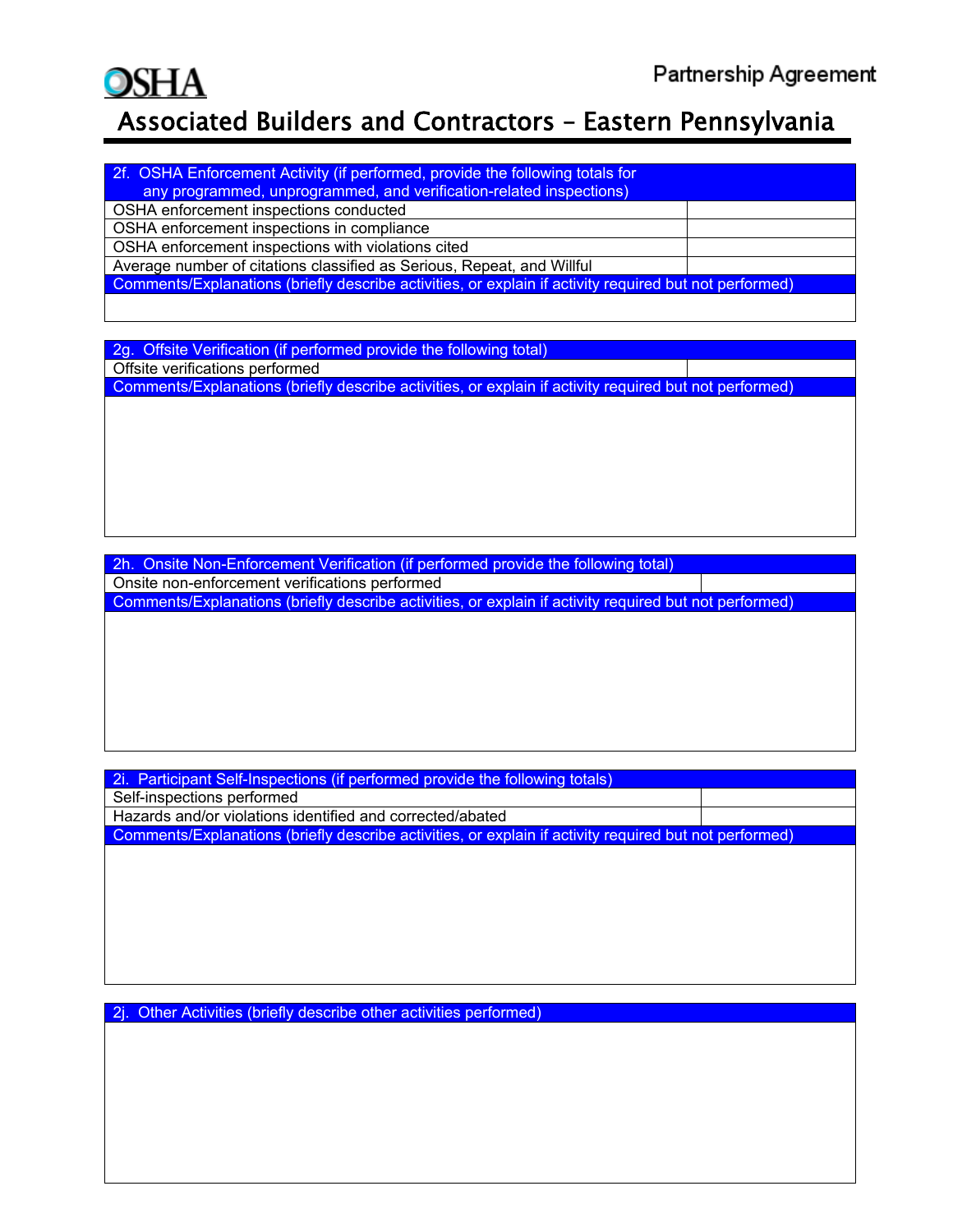**Comments** 

## Associated Builders and Contractors – Eastern Pennsylvania

| Year                                     | <b>Hours</b> | <b>Total Cases</b> | <b>TCIR</b> | # of Days Away from<br><b>Work Restricted and</b><br><b>Transferred Activity</b><br><b>Cases</b> | <b>DART</b> |
|------------------------------------------|--------------|--------------------|-------------|--------------------------------------------------------------------------------------------------|-------------|
| 2020                                     |              |                    |             |                                                                                                  |             |
| 2021                                     |              |                    |             |                                                                                                  |             |
| 2022                                     |              |                    |             |                                                                                                  |             |
| 2023                                     |              |                    |             |                                                                                                  |             |
| 2024                                     |              |                    |             |                                                                                                  |             |
| Total                                    |              |                    |             |                                                                                                  |             |
| Five Year Rate (2020-2024)               |              |                    |             |                                                                                                  |             |
| BLS National Average for 20XX (NAICS 23) |              |                    | 3.0         |                                                                                                  | 1.8         |
| <b>Baseline</b>                          |              |                    | 3.0         |                                                                                                  | 1.8         |

#### *Section 3 Illness and Injury Information*

*Section 4 Partnership Evaluation and Recommendations*

#### Changes and Challenges:

1. During the evaluation period what observations were made regarding the issues faced by the partnership that need to be further evaluated to determine if changes to the structure, implementation or operation of the OSP are necessary going into the next evaluation period? Please address any areas where changes were made to the OSP or where challenges or impediments to reaching the goals were observed. The following is a list of information to be considered for this question: management structure, participants, data collection, worker involvement, OSHA enforcement inspections, OSP outreach, and training. Please do not limit your responses to those items if other areas need to be addressed.

#### **Comments**

Plans to Improve :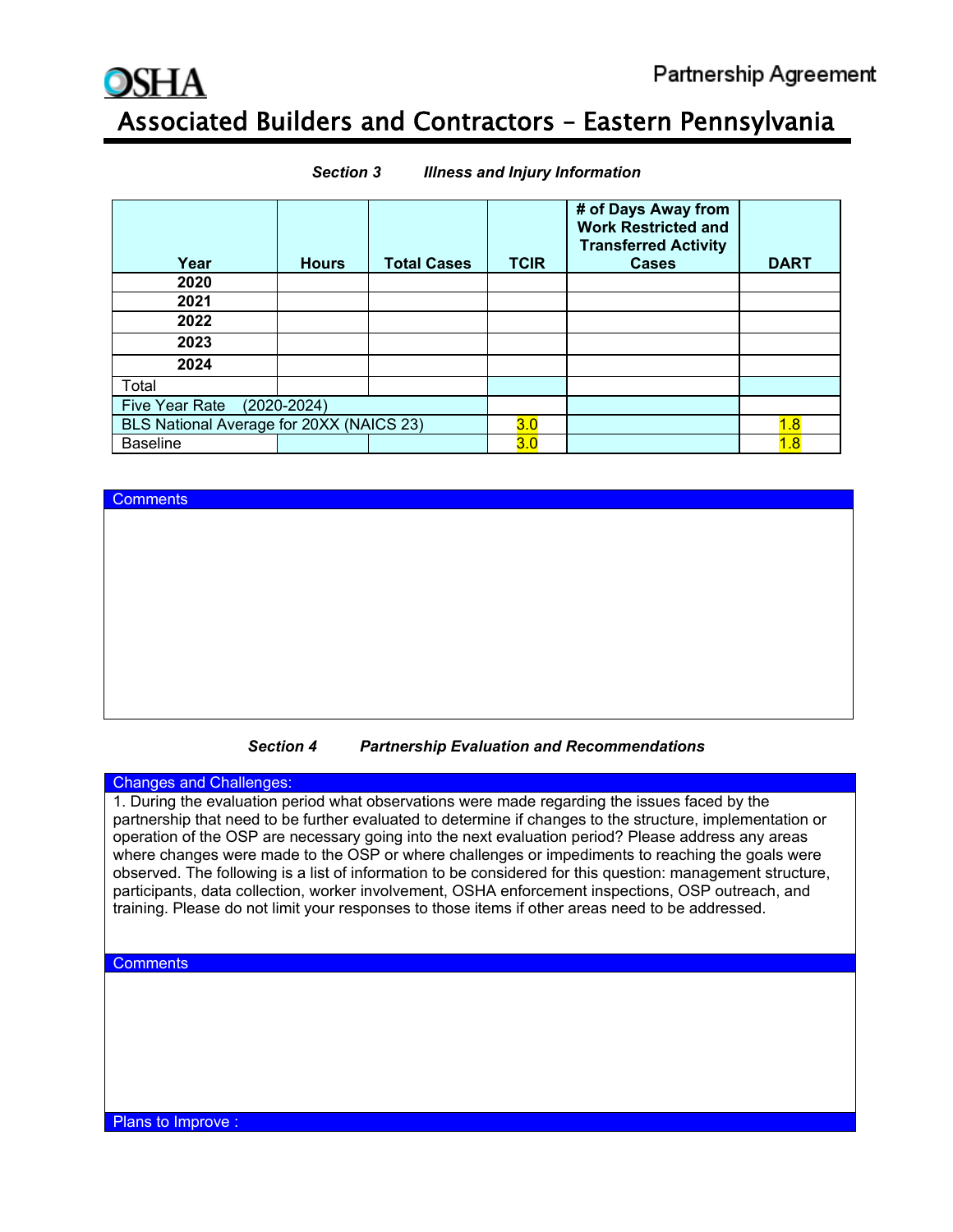

2. During the evaluation period what observations were made regarding areas in which the OSP needs to improve in order to increase the chances of reaching and/or exceeding the OSP goals? The following is a list of information to be considered for this question: need to meet more often, need to improve data collection, need to conduct more training, and need to change the OSP goals. Please do not limit your responses to those items if other areas need to be addressed.

#### Comments:

#### Benefits:

3. During the evaluation, period what observations were made regarding how the partners are benefiting from their participation in the OSP? Additionally, how does OSHA's participation enhance the ability of the partners to reach the OSP goals? The following is a list of information to be considered for this question: increased safety and health awareness, improved relationship with OSHA, improved relationship with employers, and improved relationship with the workers or unions. Please do not limit your responses to those items if other areas need to be addressed.

#### Comments:

| <b>Status Recommendation (check one)</b> |  |  |  |  |  |
|------------------------------------------|--|--|--|--|--|
| <b>Partnership Completed</b>             |  |  |  |  |  |
| Continue/Renew                           |  |  |  |  |  |
| Continue with the following provisions:  |  |  |  |  |  |
|                                          |  |  |  |  |  |
|                                          |  |  |  |  |  |
|                                          |  |  |  |  |  |
|                                          |  |  |  |  |  |
|                                          |  |  |  |  |  |
| Terminate (provide explanation)          |  |  |  |  |  |
|                                          |  |  |  |  |  |